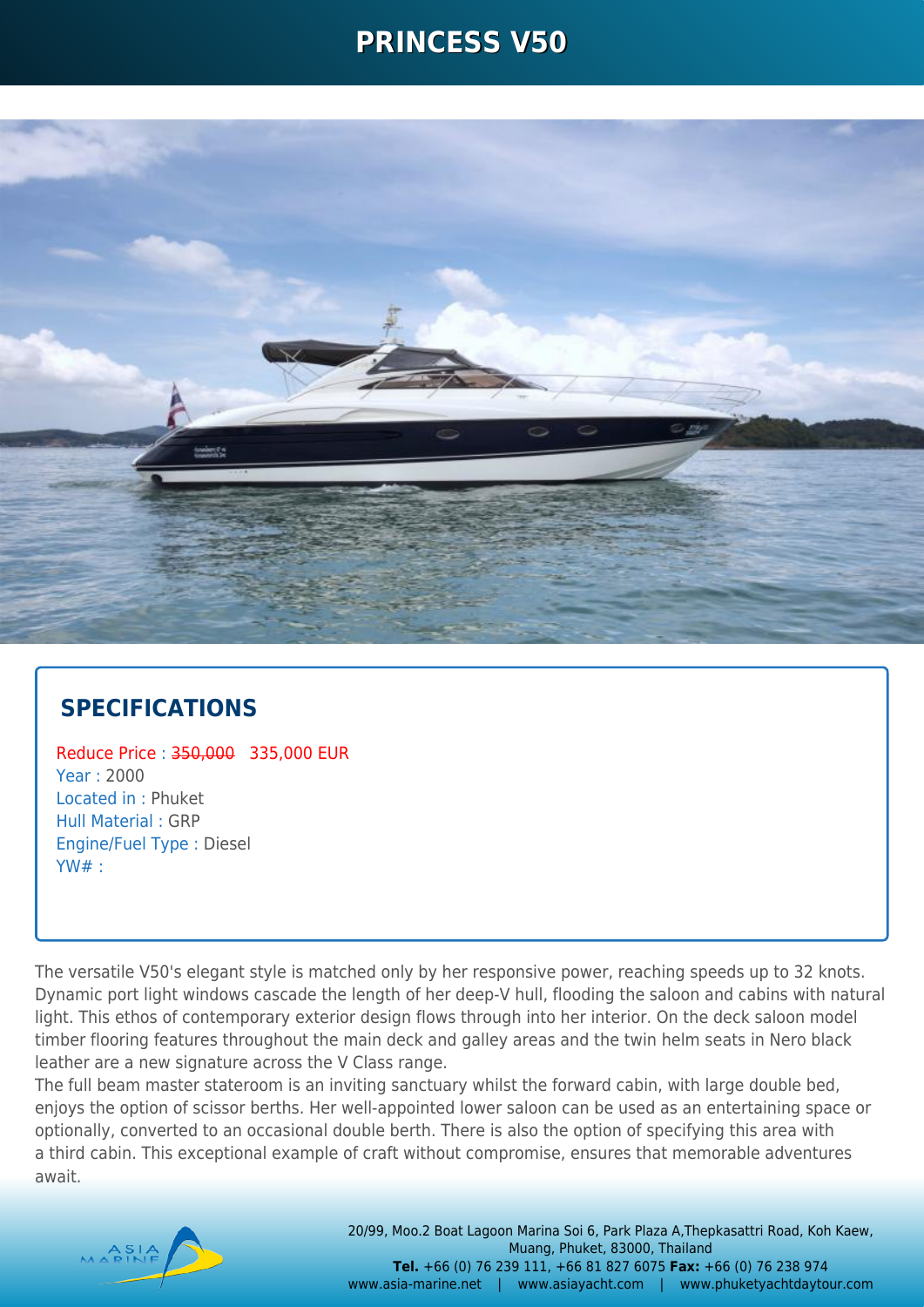## **PRINCESS V50**

#### **V50 Open**

Length overall (excl. pulpit) 50ft 11in (15.52m)

Beam13ft 6in (4.11m)

Draft3ft 9in (1.14m)

Displacement approx. 14,300kg (31,500lbs)

Fuel capacity\* 291 gal/350 US gal/

Water capacity (incl. calorifier) 1,325l 90 gal/108 US gal/408l